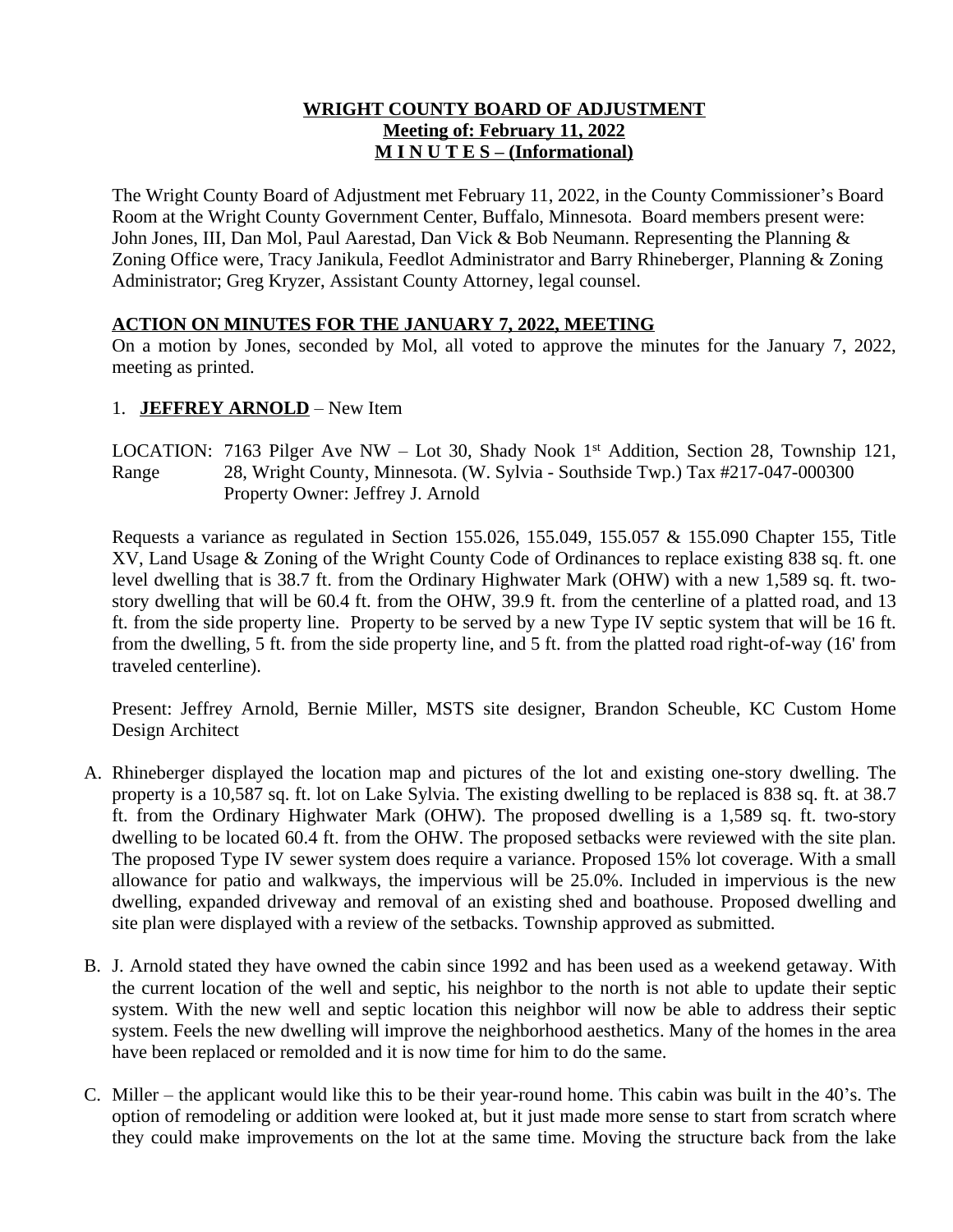would allow more green area lakeside. The dwelling was moved back as far as it can go from the lake while staying a decent distance from the road. During the design stage he did review other homes in the neighborhood that have gone through recent variances, and most of those appear to be 40' from the center line of the road. This home will be 39.9' and 60.4' from the OHW; which is further back than the current cabin. To help with impervious coverage, the plan is to remove the shed, boathouse and shorten the driveway. Prior to the Arnolds contacting MSTS the neighbor to the north had inquired about replacing their septic system. The Arnolds well is in a location that does not allow the neighbor to meet the 100' setback, therefore they are not able to replace the septic system. With a new well, the neighbor will be able to replace their septic system. As mentioned, the existing building coverage is 11.4% and will be at 15%, with the majority of the building moving father from the lake. There is as shed, boathouse and some driveway that will help with adjusting the impervious with a larger home. An allowance of 352 sq. ft. is still available for patio and walkway. Rhineberger – the building plan does show lakeside patio doors on main level with no corresponding patio.

- D. Rhineberger elevation shows 1055.7, the lowest flower is 1055.35 as the lowest required. Miller the only points the house needs to be at the full grade is the patio doors and driveway for the garage. An extra course of block can be included in the plans to get the elevation that is needed without fill. Rhineberger – goal is to make sure drainage is kept on the lot and directed within property lines, towards the lake. The lot is fairly flat and low in relation to the lake elevation. With so little slope, a rain garden is not feasible. A stormwater management plan will be pretty simple with directing water towards the lake as there isn't a lot of slope or elevation difference. Miller walked through contours of the lot and noted the high point is near the middle of the lot. Water will naturally be direct half to the lake and half to the roadside. If the Board would prefer changes can be made to drain more roadside. Rhineberger – would prefer keeping roadside and lakeside water split. Miller – with these older lots it is common to see drainage already established along the property lines and issues already addressed. The neighbor to the north has a swale near their septic system and this helps direct water towards the road. Rhineberger questioned the type of soils. Miller – soils are sandy so water in the area tends to disperse and absorbs within an hour of a heavy rain.
- E. Vick likes that the dwelling is being moved off the lake. Feels the plan was well thought out. Originally questioned the elevation, but feels the explanation satisfied his water flow concerns. Rhineberger – the Board can add a condition stating drainage cannot be directed towards neighboring properties. Vick – the house appears to be far enough back from the lake that it will not interfere with the neighbors' view. Miller – during this process other variances in the area were reviewed and he tried to go in line with what was approved and address concerns that were raised in those situations. Rhineberger – with the slope of the lot a stormwater management plan will be fairly simple. It is up to the Board to decide what they want to see and if they want to add a condition related to runoff. Miller – if we keep water on the property and not directed to the neighbor's, the drainage should take care of itself and not be a problem.
- F. Jones agrees with the comments the other members have stated and feels the major issues have been addressed. The biggest concern was such a small lot but feels the plans were thought out and the proposal appears to be a good fit.
- G. Mol stated he had concerns that were already discussed and addressed. Recognizes the work Mr. Miller puts into these projects and acknowledges he does a good job of understanding what the Board likes to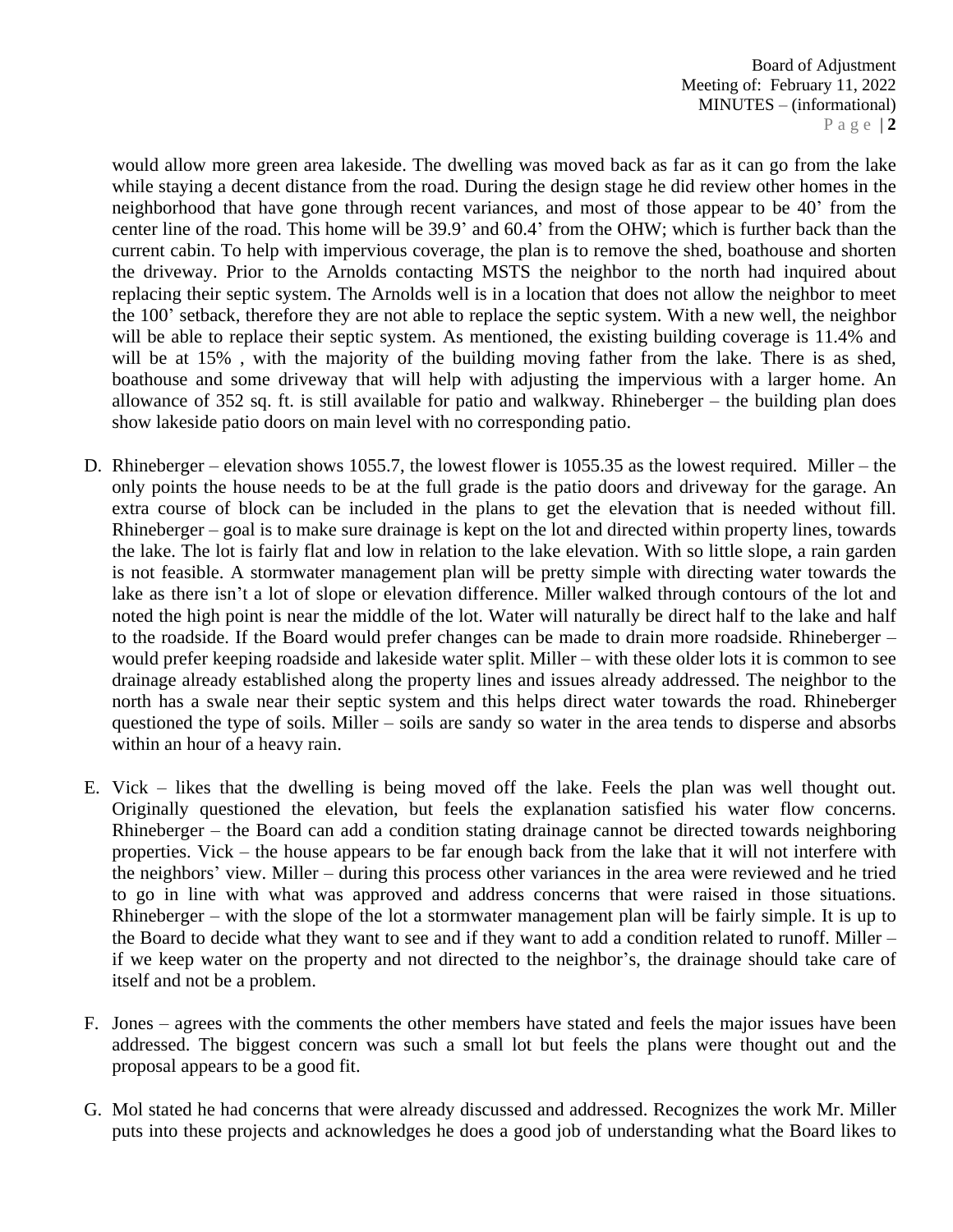see, what concerns are brought up and how they can be addressed. The work he puts into the proposals is appreciated. Questioned how many trees are being removed. Miller – for no tree removal this would have to be an exact replacement. Possibly 5 trees will be removed. From the lakeside, the majority will stay, with most removal being towards the road and back area of the lot. Mol stated he wants to make sure that the aesthetics from the lake remain the same. Miller – the cabin is being pushed back from the lake so the trees lakeside of the cabin will remain. Arnold – does not want to take trees down unless unnecessary. Rhineberger – a condition can be added to address trees and specifically lakeside trees. This condition isn't the easiest to enforce, but in this area, it will be very noticeable when a significant tree is removed. Mol – the water quality issues and making sure water stays within the lot was already addressed. Concerned with impervious and a patio door with no planned patio or deck as part of the current plans. Clear to the owner the allowed amount is at the very max that will be allowed for patio, walkways and a firepit. This lot is at the max for lot coverage, and it is up to the owner to abide by that limit. Rhineberger – it has been a common theme with an allowance. This can be difficult to regulate when issues come up. Mol – that is the concern, once the house is built or changes hands is when building coverage becomes a problem. The limit isn't known or wasn't figured into the initial project. Miller – it is hard to get a plan pinned down and many times a person can't visualize how the lot will look and function before the house goes up. The allowance allows some room, and a person can take a tape measure and visually see and understand what 352 sq. ft. looks like versus a percentage. Mol – make sure everyone involved is aware of the limit and what that means. Miller – good for homeowner to hear, be recorded with the minutes and part of the motion. Sometimes builders or a landscaper don't receive the memo and that is where issues arise.  $Mol - it$  is the owners' responsibility to know the limit and watch over their contractor or landscaper and be part of the plan discussion. Rhineberger – the allowance does allow the owner a chance to figure out how they will use the house and add the walkways and patios after the house is up.

- H. Neumann questioned if Pilger Ave is paved. Rhineberger yes. Neumann right-of-way looks to be 20 feet. Are there plans for the road to be widened or updated in the future? Miller – the road is privately maintained and part of the old, platted ROW. It is almost the width of the full ROW, at 17-18 feet wide and was updated a few years ago. The Township did comment they would like to see a condition added that a barrier be in placed near the road that will prevent someone from driving onto the drainfield. This barrier idea has been implemented at other locations when the septic drainfield close to the road. Being on a peninsula, it doesn't make sense to push the drainfield 10' from the road property line and then push the house closer to the lake. Most everyone on that road is up to the road property line or roughly 3-5' from the ROW line. Neumann – concern is being allowed so close to the road what issues could be present when the road is rebuilt or upgraded. Miller – there will be more than just septic systems that will be in the way. There are trees and garages all along that road that will need to be addressed. Neumann – likes that the house is moved back from the lake and more in line with neighbor homes. Likes to see that neighbors don't impede the lake view of others. Feels the septic system 15' from dwelling is reasonable. The rest of the plan is acceptable, as long as the boathouse and shed are removed.
- I. Aarestad agree with the concerns and comments Board member Neumann made. The location of the house farther from the lake is nice to see. Protecting the septic system with a barrier is a good idea. Not concerned with road traffic, sounds like this is a dead-end road with minimal traffic and therefore good with the setbacks to the road. The septic system close to property line is not a concern. Appears that the location of the neighbor's house being father away isn't going to be affected by the system. Reminder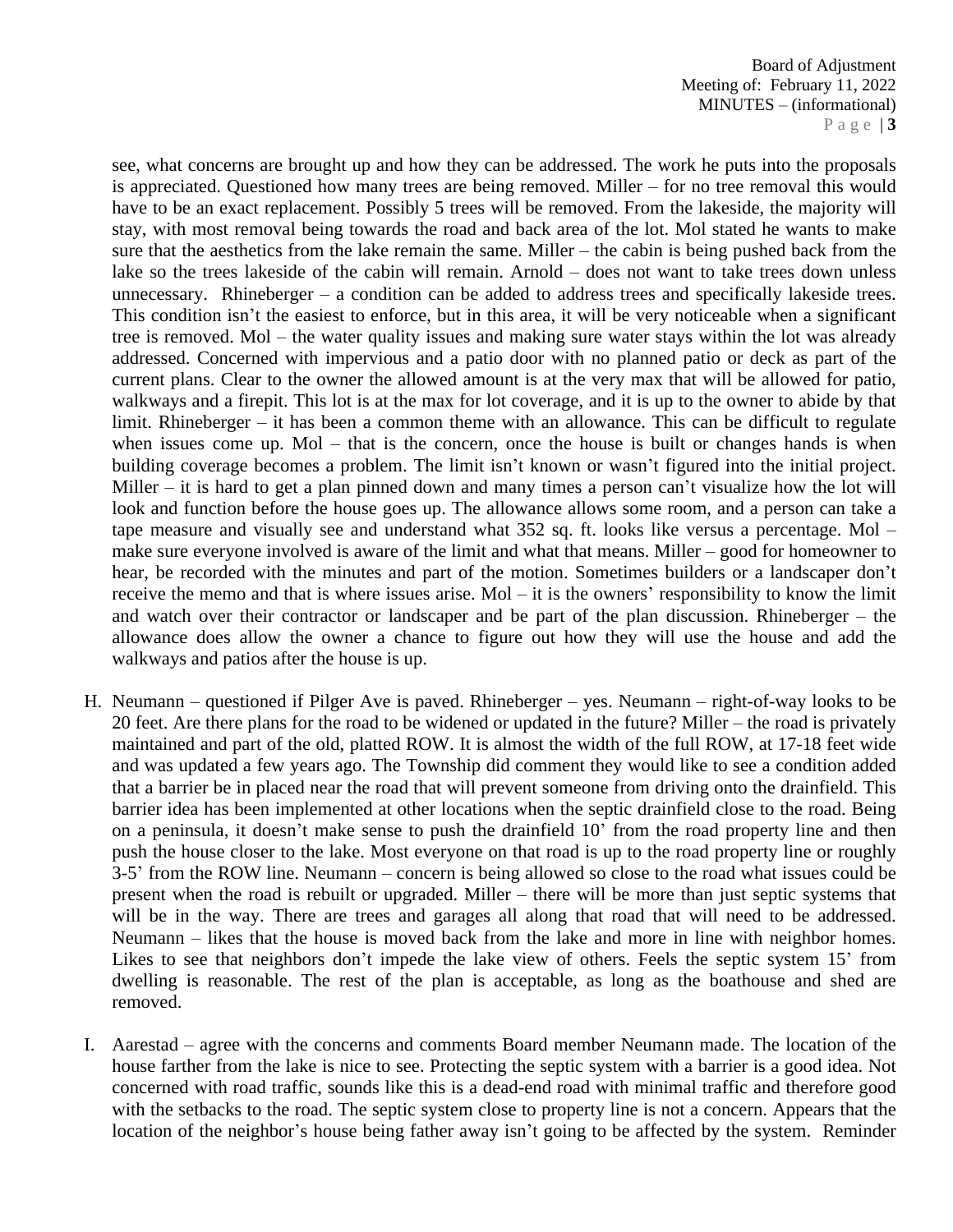to the applicant that the impervious limit is right at the max and it is the owner's responsibility this is kept in line. Likes that the plan was created to incorporate the neighbors need with addressing their septic system.

J. Vick made a motion to approve according to plans submitted. Septic system site plan on file, Exhibit "A"; building plans, identified as Exhibit "B", subject to the following conditions: 1) a barrier, such as boulders, be installed to protect the sewer system; 2) drainage to stay within the property lines; and 3) required to maintain existing tree cover, lakeside of the structure. If a tree is removed or dies, the existing density of tress, from structure to the lake, needs to be maintained*.* Seconded by Jones.

*DISCUSSSION: Rhineberger – approval is according to, septic system plan on file, Exhibit "A"; building plans, identified as Exhibit "B", subject to the following conditions: 1) a barrier, such as a boulder, be installed to protect the sewer system 2) drainage to stay within the property lines 3) required to maintain existing tree cover lakeside, of the structure. If a tree is removed or dies, the existing density of tress, from structure to lake, needs to be maintained.* 

Vick amended his motion to include the exhibits and conditions mentioned during discussion.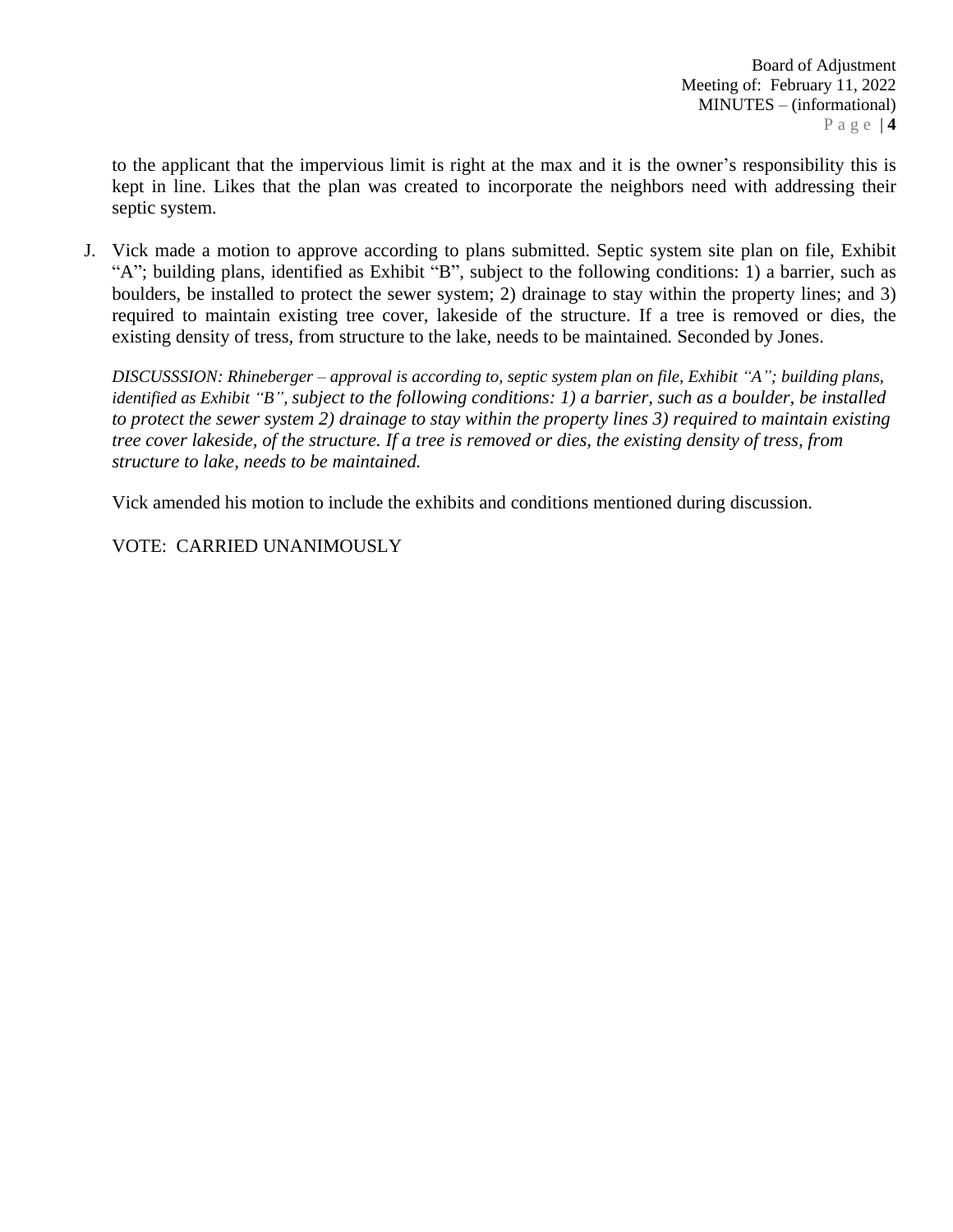## 2. **CHELSEY POOL** - New Item

LOCATION: 9200 Osborn Ave NW – The North 391.67 feet of the West 392.98 feet of the Southwest Quarter of the Southeast Quarter and part of the Southwest Quarter of the Southeast Quarter of Section 15, Township 121, Range 28, Wright County, MN (Southside Twp.) Tax # 217- 000-154303 & -154300 Property Owners: Pool & Schultz

Requests a variance as regulated in Section 155.026(E)(2) & 155.048(G) Chapter 155, Title XV, Land Usage & Zoning of the Wright County Code of Ordinances to attach roughly 8 acres, from the Schultz parcel (Tax # 217-000-154300) to an existing 3.53-acre residential lot (Pool Tax # 217-000-154303).

Present: Chelsey Pool, Jim Hallstrom

- A. Rhineberger displayed the air photo to show the location of the 37.2-acre restricted parcel and the 3.5-acre entitlement division. A site plan shows the proposed 8-acre division, to be added to the existing house parcel. The 8 acres of mostly cropland, has approximately 1 acre of wetlands in the southern portion of the parcel and the remaining 7 acres is not considered prime tillable. By ordinance allowed to go up to 10 acres, this request would be 11.5 acres. Township did approve.
- B. Hallstrom representing the seller and farms the land. The Pool family has asked to purchase additional land around their home for their kids and horses. The plan created is outside of the irrigation system boundaries and the southern area is a pond and not farmable. Knowing the ordinance is 10 acres he did draw up 6.5 acres but, in the end, it didn't make sense with the leftover area not able to be farmed. They could bring the acreage into compliance and not be before the Board, but it made sense to bring the line all the way south to 90<sup>th</sup> street and take into consideration farmable area. There are some other areas on the parcel that the irrigator doesn't reach, where the soils aren't great, there has been discussion about putting that land into the Conservation Reserve Program (CRP). The way the line is drawn is over the 10 acres but makes sense with the ability to farm, irrigation and road.
- C. Pool goal of the additional land is to have a larger area for personal recreation and bring back to a more natural state. Hope is to encourage deer and pheasants to use the land as well as add pasture area for horses. There is no plan to build or obtain a building entitlement. Their homesite is largely wooded and difficult to pasture horses, they don't want to remove trees.
- D. Jones does not see any problems with the presented lot lines. Rhineberger displayed the prime tillable soils map, showing most of the soils in the area are not prime. Jones – the way they moved the line and extended south makes sense.
- E. Mol with the expanded acreage the potential for additional horses and large buildings is possible. Is there a plan to expand the number of horses or buildings? Pool – currently has 2 older horses and would like to add a  $3<sup>rd</sup>$  horse that is an actual riding horse. Mol – would like to see an animal unit limit set, something like  $\frac{1}{2}$  A.U. per acre. Pool agreed that a limit could be added. Mol – the presented lines make sense with the reasoning.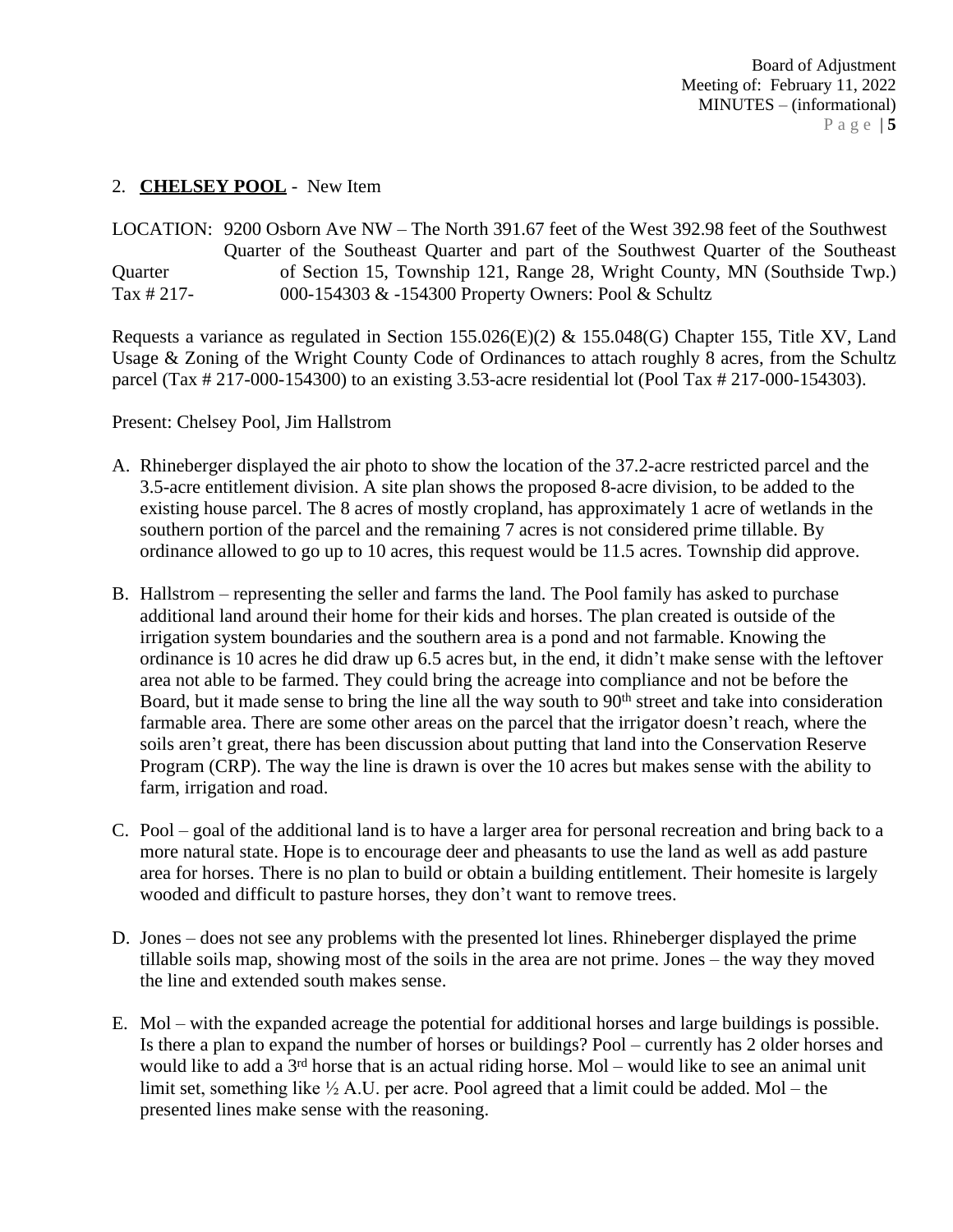- F. Neumann concerns were addressed and would like to see a limit to animal units set at 10 or less. Pool – has 12 chickens and the plan with horses is okay with the 10 A.U. limit. Neumann – questioned if an entitlement would be transferring. Rhineberger – there is no entitlement transfer. Staff will be able to process the division with an administrative order. Hallstrom – the purchase agreement states no building entitlement will be transferred. Neumann – concerns were addressed.
- G. Aarestad stated that normally looking at the long-range Land Use Plan taking tillable out of production is frowned on. Here the Board is considering this request based on the condition and type of soils, not being irrigated, location of pond and road, and, as presented, is more conducive to larger equipment.
- H. Vick what is the building difference between the 10 and 11 acres. Rhineberger explained the Ordinance reads, at exactly 10 acres or more there is no difference in what is allowed for accessory structures. The cut off for limits on accessory structures starts at 9.99 acres and under. The building lot coverage is 15% of the parcel's square footage. Vick – idea is to limit the number of animals and accessory building be limited to be more in line with what is set for 9.99-acres. Rhineberger – a condition can be added for animal units and building size. Setting the limit with a specific animal unit or a building size is a better option than setting the limited based on the acreage. Questioned legal counsel if the Board can add a condition that is more restrictive than the limit set by the Ordinance. Kryzer stated the Board can put a reasonable condition if it has a connection to the request.
- I. Mol makes sense for the lot line to run down to  $90<sup>th</sup>$  Street and is squared off. Does not want to limit accessory structures so much that the applicant can't build a pole shed for storage of cars and toys and a building to house a few horses. Pole sheds are prevalent in the area. Rhineberger – currently have 3,200 sq. ft. of accessory buildings. Mol – with a limit of 4,000 sq. ft. that only allows an additional 800 sq. feet. Rhineberger – this can be a very situational conversation, there could be times when a limit might make sense. Vick – concern is next owner has ability to build a huge shed and rent it out for storage or uses for business. Mol – if a new owner comes in and wants to run a business, they will have to go before the Planning Commission for a Conditional Use Permit.
- J. Kryzer there is a setback regulation when over 10 animal units are present, with relationship to neighbors. The matter will be addressed under the current provisions in the Ordinance.
- K. Mol motioned to approve a variance as regulated in Section 155.026(E)(2) & 155.048(G) Chapter 155, Title XV, Land Usage & Zoning of the Wright County Code of Ordinances to attach roughly 8 acres, from the Schultz parcel (Tax # 217-000-154300) to an existing 3.53-acre residential lot of the Pool parcel (Tax # 217-000-154303). Subject to the following conditions: 1) restricted to less than 10 animal units; and 2) Subject to survey and combination of parcels with an Administrative Order or tax parcel combine form. Seconded by Neumann.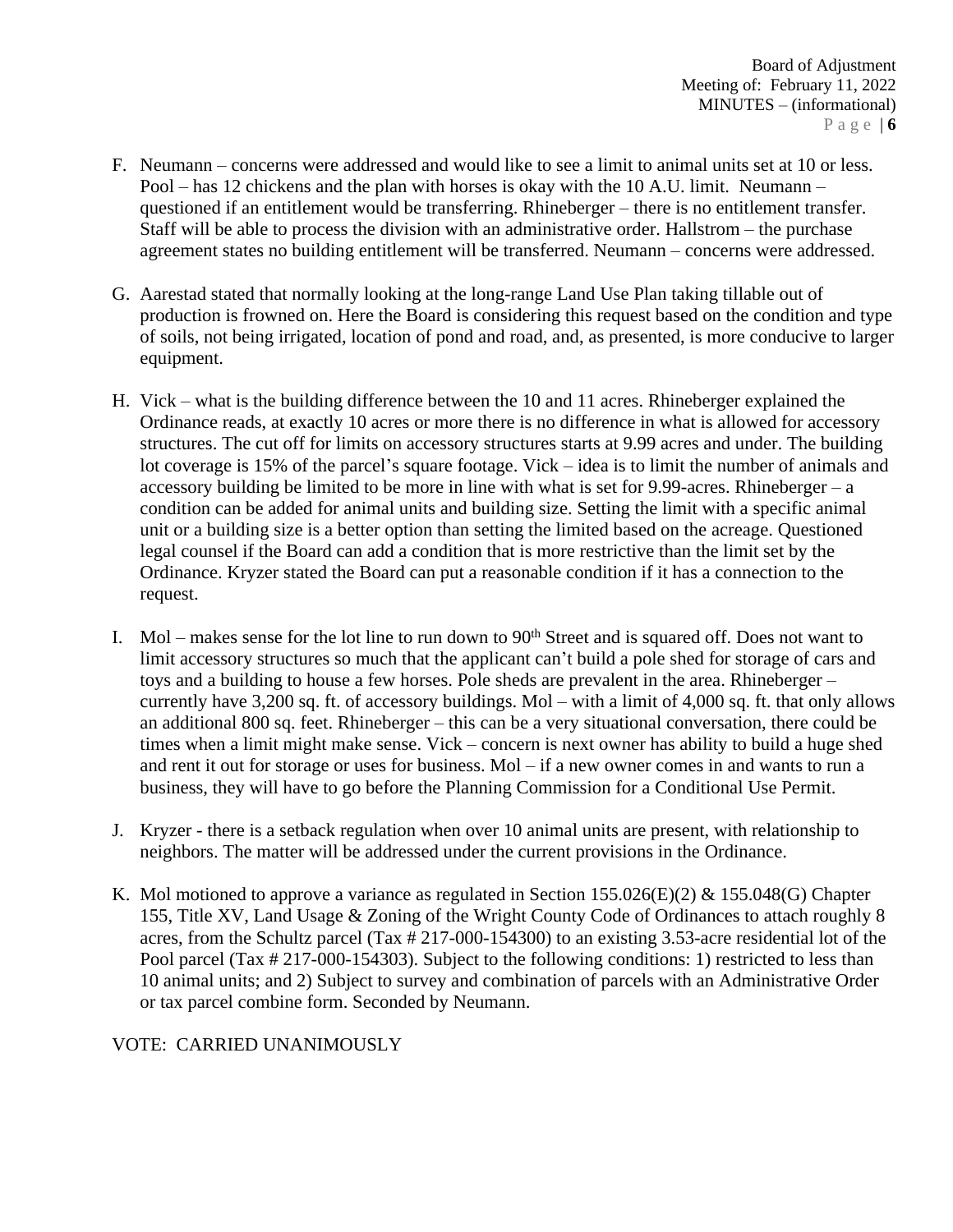## 3. **ANDREW T. LARSON** – New Item

LOCATION: 1922 12<sup>TH</sup> STREET SW – Lot 5, Block 1, Deer Lake Orchard, Section 11, Township 119, Range 26, Wright County, Minnesota. (Marysville Twp.) Tax #211-030-001050 Property Owner: Michelle Lyn Larson Revocable Living Trust

Requests a variance of Section 155.026, 155.047 & 155.090 of Chapter 155, Title XV, Land Usage & Zoning of the Wright County Code of Ordinances to build an 18' x 30' dwelling addition approximately 12' away from the absorption area of the sewer system.

Present: Andrew Larson

- A. Rhineberger displayed the request showing location of the current home, septic system, and proposed addition. The applicant has been working with staff on the proposal to determine where the existing septic treatment area is. It is difficult to know exactly where the absorption area ends, a buffer was added into the distance. The aerial shows roughly 15 ft. with the feeling being that the setback will be anywhere between 12 ft. and 15 ft., no farther than 15 feet. The addition would be off the back, near the slope, with a full basement and story above. Township did approve. Neighbor, Greg Buttenhoff responded that they have no problem with the project.
- B. Larson had no additional comments.
- C. Mol did not see on the plan if there is a way to keep the water coming off the addition roof away from the absorption area. Does not want to see water added to the treatment area. Larson – roof will slope in a way not to shed water towards the mound plus there will be gutters. Mol – does the ground contour so water will flow back towards the treatment area? Larson – the water can be managed to drain away from the septic. Mol – one concern is how water will flow. Would like to see a plan presented to staff with the permit application that shows how water will be directed away from the absorption area.
- D. Neumann same concern with water flowing towards absorption area. The Board has approved other septic systems less than the 20 ft. required, so the 12-15 feet is adequate. If the drainage is addressed than he is fine with the plans.
- E. Vick, Jones and Aarestad agreed with the comments made by the other Board members.
- F. Rhineberger displayed the topography map while going into detail of how runoff will flow. The house is built on a high spot. Existing topography and guttering should prevent water from flowing around the treatment area.
- G. Vick motioned to approve a variance, as submitted, to build an 18' x 30' dwelling addition approximately 12' away from the absorption area of the sewer system. Subject to the following condition: water must be diverted away from the sewer system absorption area. Seconded by Mol.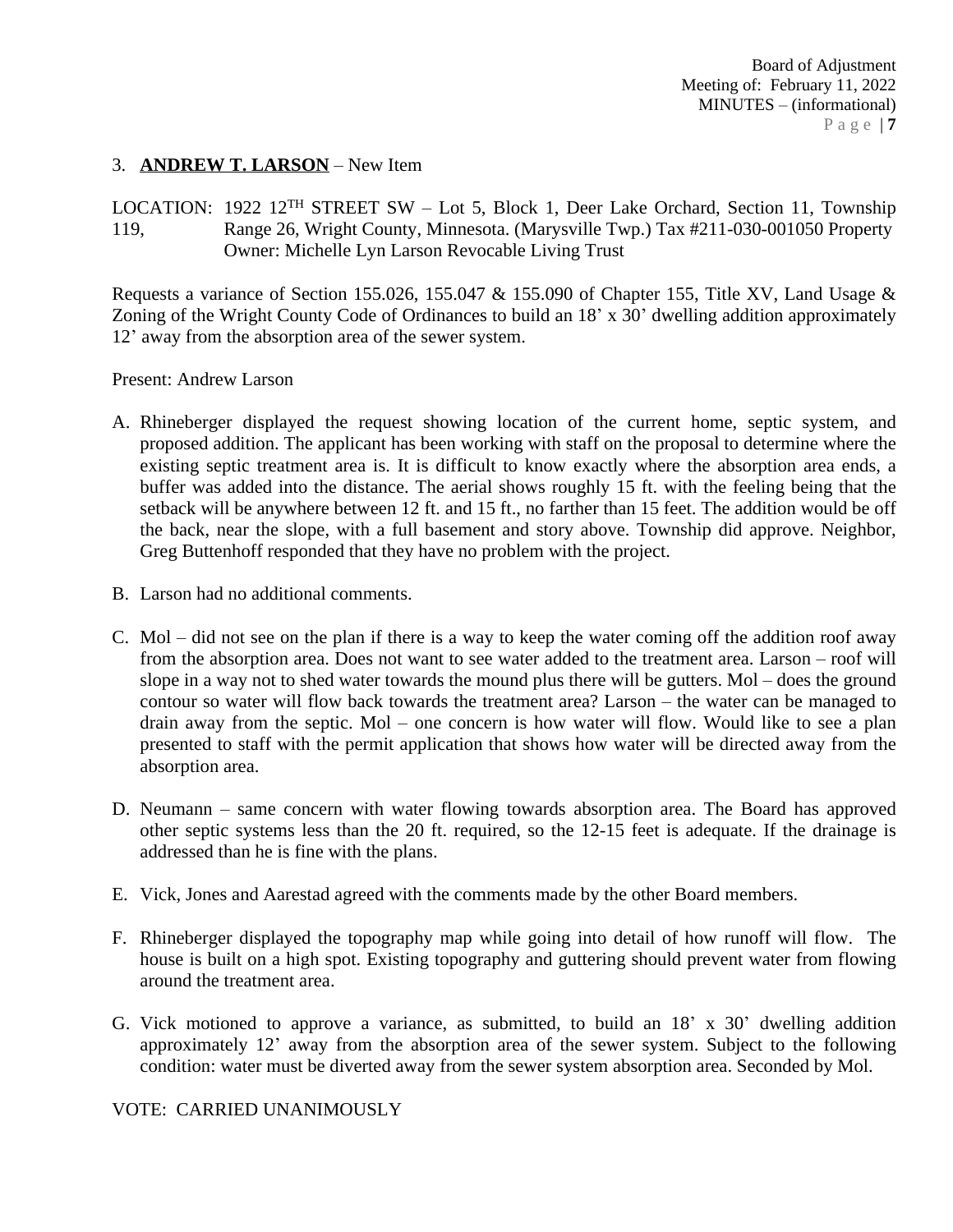#### 4. **MITCH THEISEN**- New Item

LOCATION: 2749 27<sup>th</sup> Street SW – The SE 1/4 of the SW 1/4, and the SW 1/4 of the SE 1/4 of Section 15 and part of the East 1/2 of the NW 1/4 and the NE 1/4 of Section 22, Township 119, Range 26, Wright County, MN (North Fork Crow –Marysville Twp.) Tax # 211-000- 153401, -153400, -221101, -151301 Property Owner: Cynthia M. Theisen Trust

Requests a variance as regulated in Section 155.026(E)(2) & 155.048(G)(4)(c) & 155.057 Chapter 155, Title XV, Land Usage & Zoning of the Wright County Code of Ordinances to divide off roughly 20 acres with existing house, from tax parcel 211-000-153400.

Present: Mitch Theisen and Paul Otto of Otto Associates

- A. Rhineberger displayed the site map. The parcel in question is 80 acres, with the property owner owning several parcels for a total of roughly 345 acres around the property. All of the property involved has limited road frontage. There is a small area of designated township road and an approved cartway along the north end of the parcel in question. The road frontage for this 80-acre parcel is the 33' from the Township right-of-way plus additional from cartway. This is an unimproved or maintained cartway that likely could not be built to full extent due to floodplain and wetlands. The request is to divide off the existing homesite on 20 acres, which exceeds 10-acres max. Division does not have the required 300 feet road frontage unless the cartway is included. The land is not tillable farmland. The remainder is a gravel pit that has been mined or reclaimed and pasture. Township did approve the proposed division.
- B. Theisen this is a family farm that has been handed down. Plan is for his mother to stay in the current homesite, and he will build a home for his family on the remainder. There is no intent to sell. The plan is to add their house and have some horses.
- C. Otto stated this is a unique situation with no road frontage but there is an accepted unimproved cartway. There is frontage on a road, but it really isn't considered a road. The Township does maintain and travel down the west side of the property, past the farmstead, using the area of the mine entrance to turn around. They are maintaining an area that is not part of a township road. A 10-acre parcel doesn't work with the layout of the existing farm site and required setbacks. Originally looked at using the existing fences lines, which worked out to be 16-acres and didn't go far enough south to maintain 100' setbacks from the current buildings housing livestock. Decided that it made sense at that point to square up the lot and meet all required setbacks. Rhineberger questioned if the Township has been approached about changing the westside cartway to a township road. They already use the road for turning around their equipment and with the equipment that runs on there for the mine the road is probably already built close to Township standards. Theisen – does not want to add burden to the Township when he has the means and equipment to maintain it. If needed for this division, he doesn't object to asking. Rhineberger – the issue is if intend to build on the rest of the acreage, this proposed division takes up all available road frontage. The actual legal allowable access to the remainder of the property on a recognized unmaintained cartway. From a zoning perspective, a cartway can be a situation that doesn't fit into what is typically allowed. Mol questioned if the Township plows to the gravel pit entrance and turns around. Theisen confirmed that they do plow and turn around there. Mol – the point is that if the Township maintains, turns around or does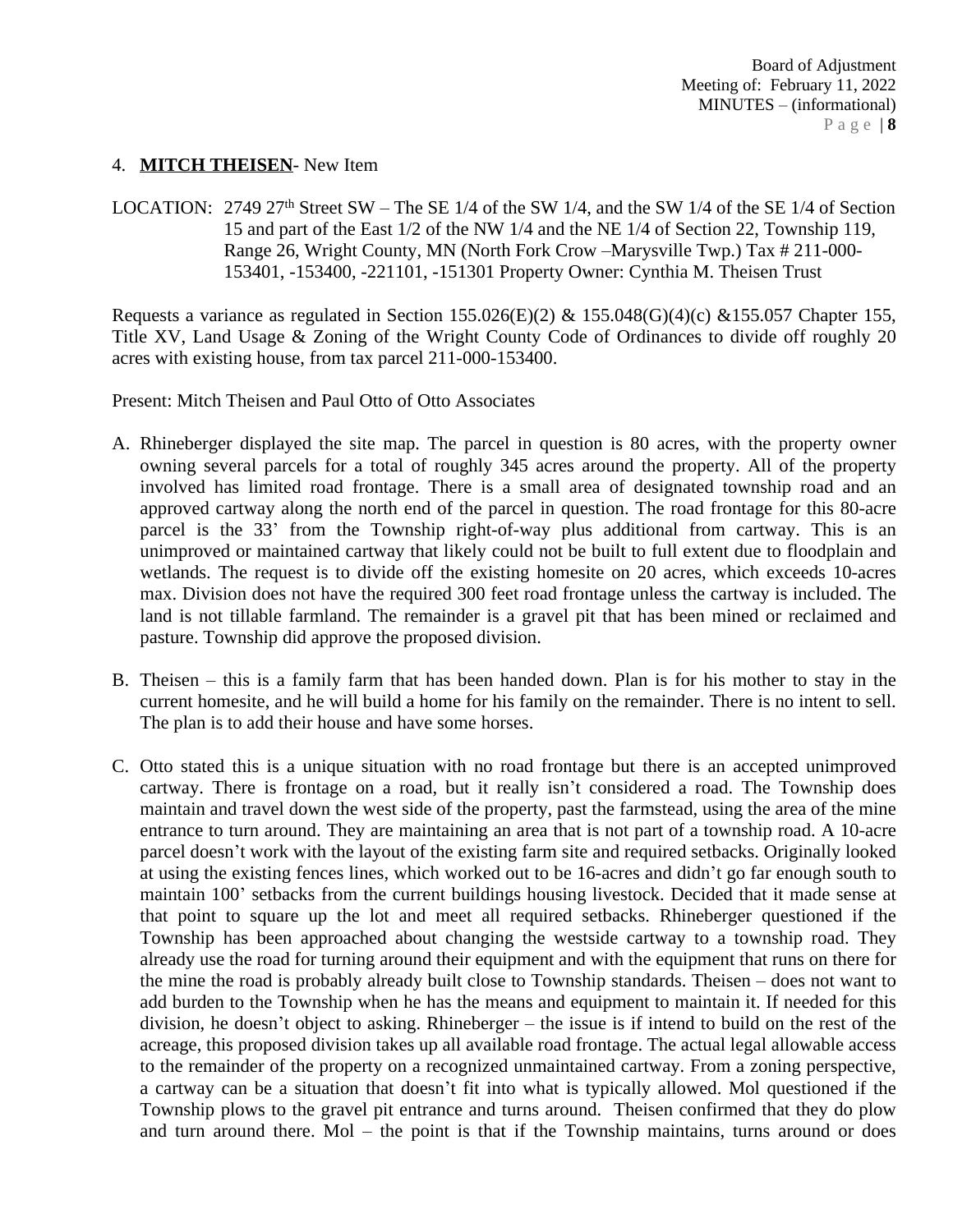anything to the road then they possibly already own the road. Technically because of their use of the road it might already be a Township road. Otto – not being an Attorney or knowing the full extent of the law, he can't say what the situation is. There could be some agreement related to being allowed to turn around. Plan is to keep a 33 ft. easement along "Parcel A" to the north as well as on the west, which will keep future options open. Realize Planning and Zoning can't recognize this strip as legal access. The family has chosen to include this strip for potential future options. Theisen – all surrounding area is in the family, confident that the road being used to access the mine will always be maintained. Rhineberger – the problem is that by the Ordinance definition access to the property, for a dwelling site, must be within the front of the property. In this case it is a cartway that can't be built up to a road. In essence approval would be given on an easement, which is not allowed by Ordinance.

- D. Neumann cartway issue is troublesome. Concern is that in the future, properties are broken up create landlocked situations. Without the cartway passable or feasible, it is an issue. This might be a piece of property that needs to stay as a whole. Otto – currently it is roughly 5 parcels. Rhineberger – 5 parcels with many entitlements. Neumann- how will you get to them without access. Understands the square off for the 20 acres but troublesome with access problems that are present. Would like to hear what others have to say before additional comment.
- E. Vick questioned if the Township reviewed. Rhineberger the division was approved. Vick difficulty allowing a cartway, should at least be built to standards for emergency vehicles. Theisen – how far would the cartway need to be improved? Rhineberger – to provide whatever access is needed. By only improving the cartway 300' would not get the access needed off the 20 acres. One option would be to add additional cartway to the west. Possibility of having the Township accept the cartway on the west, that they are currently using to turn around. The cartway that exists gives the northern parcels access, so that should not be removed. The cartway on the north line is not improved and goes into an area that is wetland and potentially part of the flood plain. Instead of going with an access easement on the west line, address the cartway with the Township and use that as road access. Kryzer suggested the applicant speak with an attorney regarding the road the Township has been using and maintaining. Theisen – does not want to inconvenience the Township, they are people that farm for them and have been in the area for generations. Does not want to cause trouble. Kryzer – to build a road through wetland will be very expensive. Wetland credits are about \$96,000 an acre. Rhineberger – makes sense to build up the road on the west, used by the mine, as it is probably already built close to what the Township requires. Otto – history with Marysville Township is they don't like to take over roads. In this situation maybe they already have by maintaining the road. Rhineberger – with a cartways there have been agreements where the Township doesn't take over the cartway or commit to maintenance. Their part is the approval of the cartway that is built to their road specifications and from that point on is privately maintained. A similar situation came up in Clearwater Township. The Township did not construct or maintain the cartway, they simply agreed if built to their standard's the cartway would be considered public frontage. This would allow for future discussion if additional development were wanted. If adopted, cartways are considered legal road frontage. Vick – cartway to the north could be extended to the end of that property line. Rhineberger – it is all wetland and a creek, so it does not make sense to extend.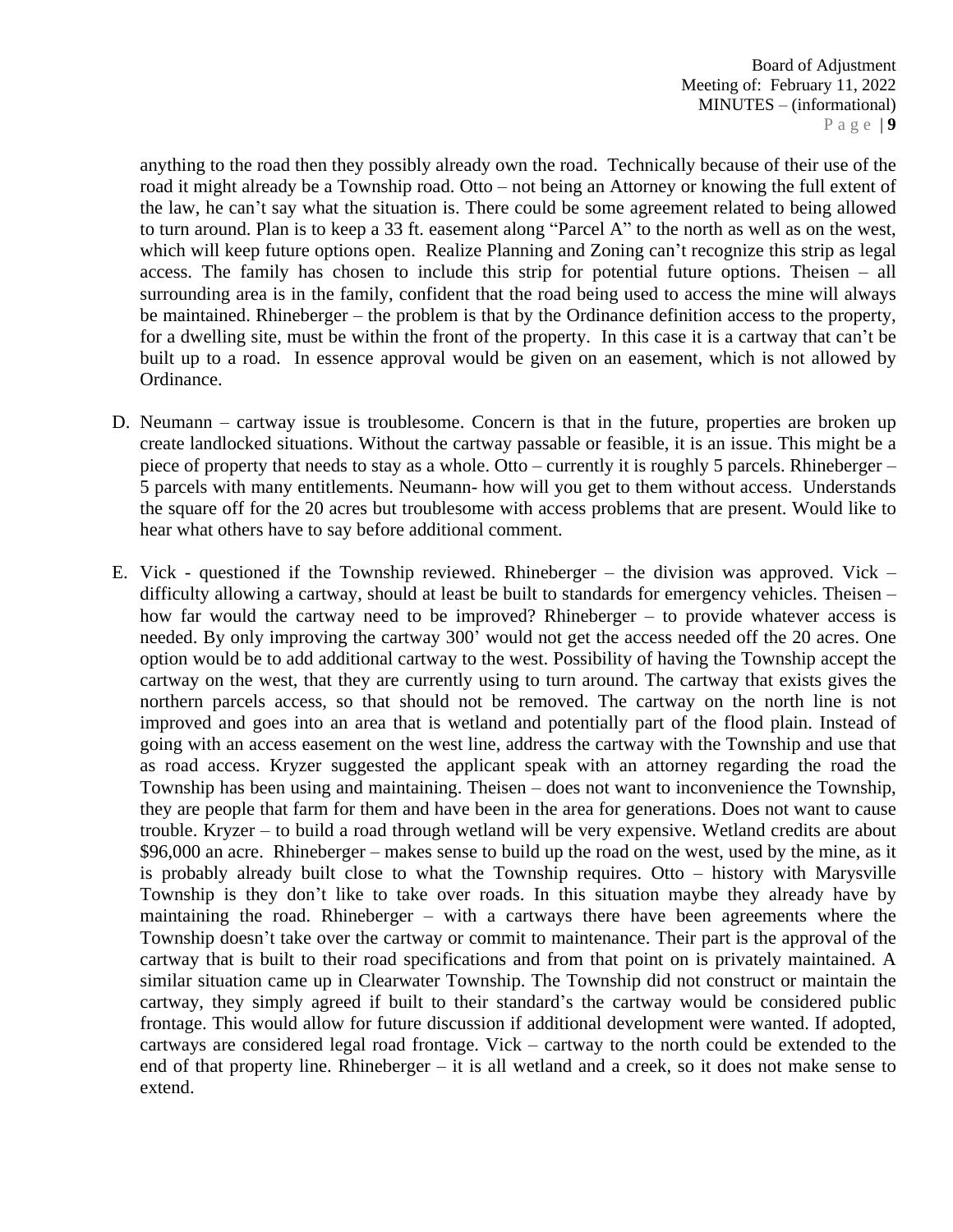- F. Jones concern is the cartway and feels the applicant should work with the Township on access with the road that is already being used.
- G. Mol same concerns as mentioned, also the access with this size of property. There is a lot of lowlands but there are also multiple building entitlements, which mean potentially 4-5 more houses, that would need road access. Family members could get along today but the Board realizes that situations, conflicts, and disagreements do come up when dividing the family farm. The Board needs to look at the situation in a way that prevents issues arising in the future. Concern is property access and the legal access for the remaining properties. Clementa Ave. just touches a corner of a parcel, but that area is very low and wet. Would like to see if something can be worked out with the cartways and the Township. With Clearwater Township, the cartway was addressed differently than a standard road request. Normal road standards state roads need to be tarred but the Township required the cartway be able to handle emergency vehicles, buses, and sanitation tucks. Rhineberger – the road currently used for the mine and turn around for the Township is already handling heavy equipment on a routine basis.
- H. Otto questioned how the Board would feel if west 33' strip was included with the large parcel versus the 20-acre parcel. Kryzer – "Parcel A" would become landlock. Otto – still would have north access. Kryzer – not if that road or cartway isn't built and accepted by the Township. Otto – can't force the Township to accept a cartway. If they don't want to accept the cartway is there an alternate solution? Kryzer suggested visiting with an attorney on the west cartway. Vick – build to the Township standard and privately maintain. Otto – even if built to their standards they still must accept it as a cartway to be legally recognized as a road. Concern for the Township is no guarantee who will maintain the road now and, in the future, with a change in ownership. Maintenance agreements can be worked out legally. At times it seems that a Township doesn't understand that part of the process and are hesitant with those types of agreements.
- I. Aarestad concern is access to those future entitlements and potential new building sites. With the floodplain and wetlands, a north road doesn't seem to be a viable option. Feels getting that west cartway upgraded to handle emergency vehicles and approved is the way to go. Creating an agreement with the Township will prevent future landlock parcels. Otto – the west road is in a situation that nothing needs to be improved. Aarestad – the Township needs to sign off and accept the cartway as a road. Otto – hearing the Board indicate the next step is to go back to the Township regarding the west road and come back to the Board. If they agree to accepting the cartway, as discussed, it sounds like the Board is okay moving forward. More discussion will be needed if the west cartway is not accepted. Mol – would suggest continuing to the next meeting. Rhineberger – there are two proposals for the Township, alter, adjust or extend the cartway to the west line, and/or an agreement for the improvement of the existing northern cartway with and access on the west side. Easements are a concern because there is a life span and expire if they are not used. Not having that cartway built to a standard is troublesome. Mol – the road is already there; they are turning around beyond the property that is being looked at being divided off. Run that cartway down to the turnaround. Any development can be dealt with later. Kryzer questioned how long the Township has plowed and used the road. Theisen – Township didn't build the road, but they have used and plowed it for at least 30 years. Kryzer – recommended seeking the opinion of an attorney. Mol – if the road is built and there, then the Township can do soil borings and verify it meets their specifications. Takes some time and money for the applicant but a similar situation was worked through in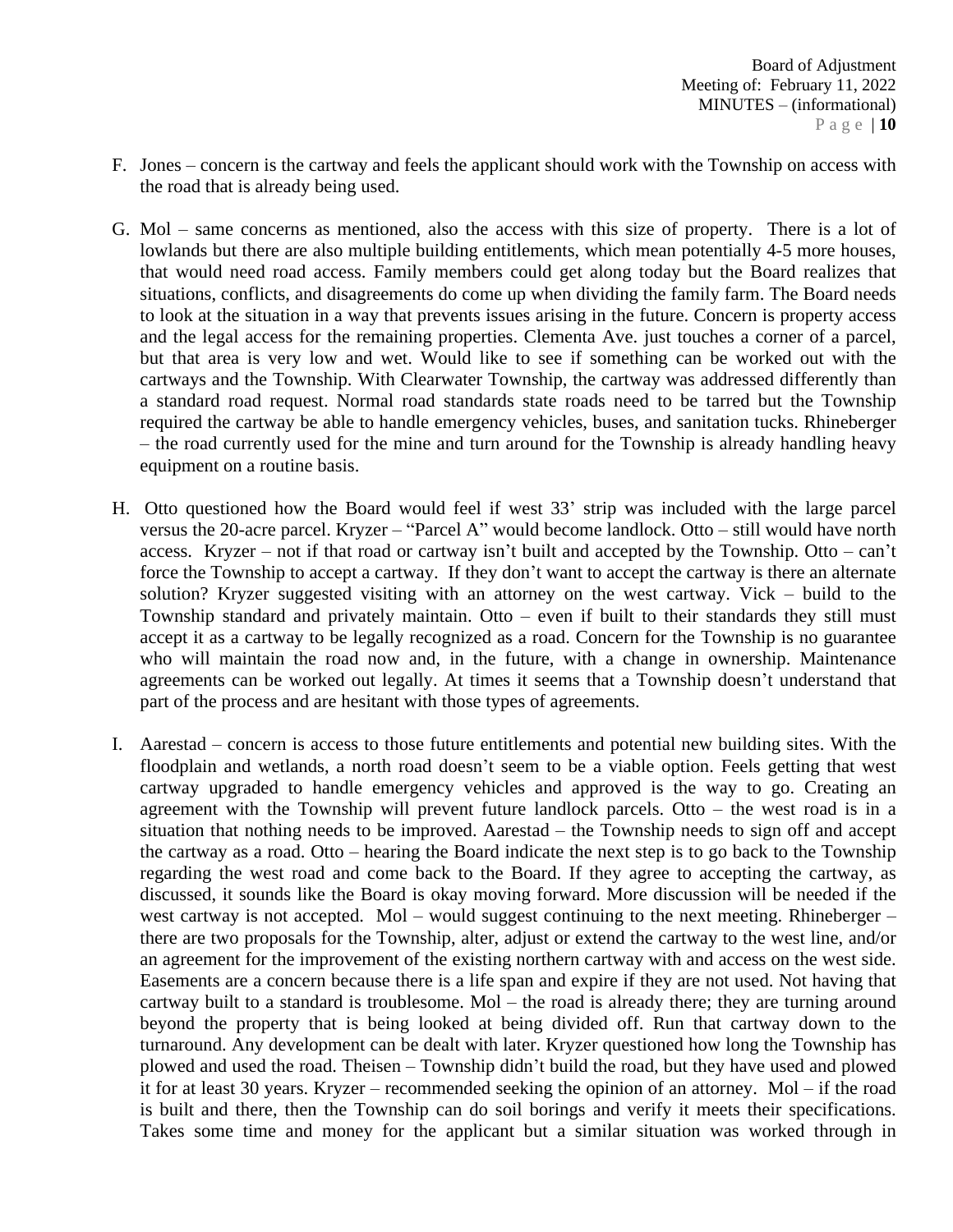Clearwater Township. Theisen – did not want to put extra burden on the Township. Is hearing what the Board is saying and suggesting.

- J. Aarestad question the applicant if there would be enough time to meet with the Township prior to coming back before the Board in March. Theisen agreed there would be time to talk with the Township before the next meeting.
- K. Mol moved to continue the hearing to March 18, 2022, to allow time for the applicant to meet with the Township regarding the cartway. Jones seconded the motion.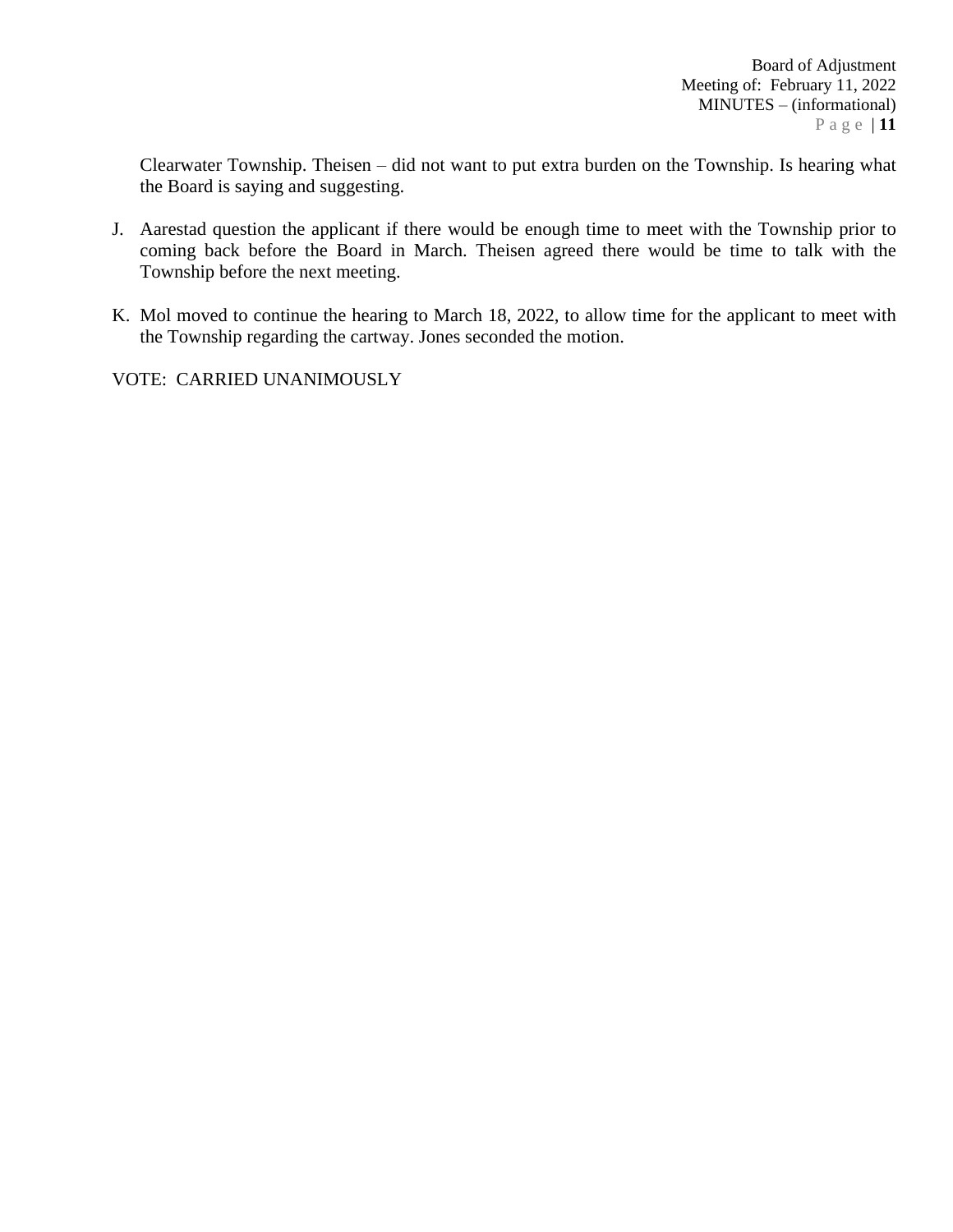## 5. **CHAD BERKENES** – New Item

LOCATION: xxxx County Road 33 SE – The West 328.37 feet of the West Half of the Northeast Quarter of the Southwest Quarter and part of the Northeast Quarter of the Southwest Quarter of Section 3, Township 119, Range 25, Wright County, MN (Rockford Twp.) Tax # 215-100- 033100 & -033400 Property Owners: Berkenes & LaBute

Requests a variance as regulated in Section 155.026 & 155.048(G)(4) Chapter 155, Title XV, Land Usage & Zoning of the Wright County Code of Ordinances to attach 10 acres of primarily wetland, from the LaBute parcel (tax # 215-100-33400) to an existing 10-acre residential lot (Berkenes tax # 215-100- 033100).

Present: Chad Berkenes

- A. Rhineberger displayed the air photo showing the location of the parcels in question. A site plan shows the proposed 10-acre division to be added to the existing 10-acre residential lot. The applicant wishes to purchase 10 acres of wetland that lies east of his property. The proposed addition is entirely cattail so there is no tillable involved, just the overage of acreage. Township did approve. The property owner, selling the 10-acres, did give his approval.
- B. Berkenes the parcel is unusable wetland and would he like to keep it that way.
- C. Vick acknowledged the Township approved and the parties involved are aware the land is all wetlands. Animal units should remain at less than 10. With 20 acres there could be potential for a lot of animals but with the wetlands, that shouldn't be a problem. Jones agreed with Vick regarding the animal units.
- D. Mol wetlands are protected and are supposed to stay wetlands. In this area there must be a water source. Berkenes – water slowly flows south to north. Mol questioned the desire to own 10 acres of wetland. Is it to get larger acreage for and an additional entitlement? At 20 acres there is potential for larger buildings and more animals. Even though the division in question is wetland there is higher ground on the existing 10-acre parcel. Most people that own swamp feel it is a burden and most don't choose to purchase swampland. What is the motivation to get 10 acres turned into twenty? Berkenes –the purchase agreement was to buy the original 10-acres, for the house site, and purchase the additional 10 acres of wetland. Recognizes that wetlands stay wetlands. Built a driveway for the house, it was expensive and a lot of paperwork. The appeal of purchasing the wetlands is knowing that they will stay that way forever and he has a view of wetlands from his home. They have no intentions of anything more than having the land that boarders their property stay natural. Mol – taking 10 acres and turning it into 20 puts the property in a different classification. Vick – no difference on building limit between 10 and 20 acres. Mol – building size is a concern. Rhineberger – per the Ordinance, right now, the 10 acres can have over 4,000 sq. ft. of accessory structures. There is a building coverage limit of 15%, which would be double the limit at the 20 acres. The original 10 acres is not all high ground, so there is a natural limit. The Board could limit the accessory buildings based on high ground and usable space. Set limit based on acreage of the original 10 acres, high ground area or not address at all and leave at the full 20 acres. Mol – those are the options he is wanting to address. Rhineberger –with 10 acres the property is not limited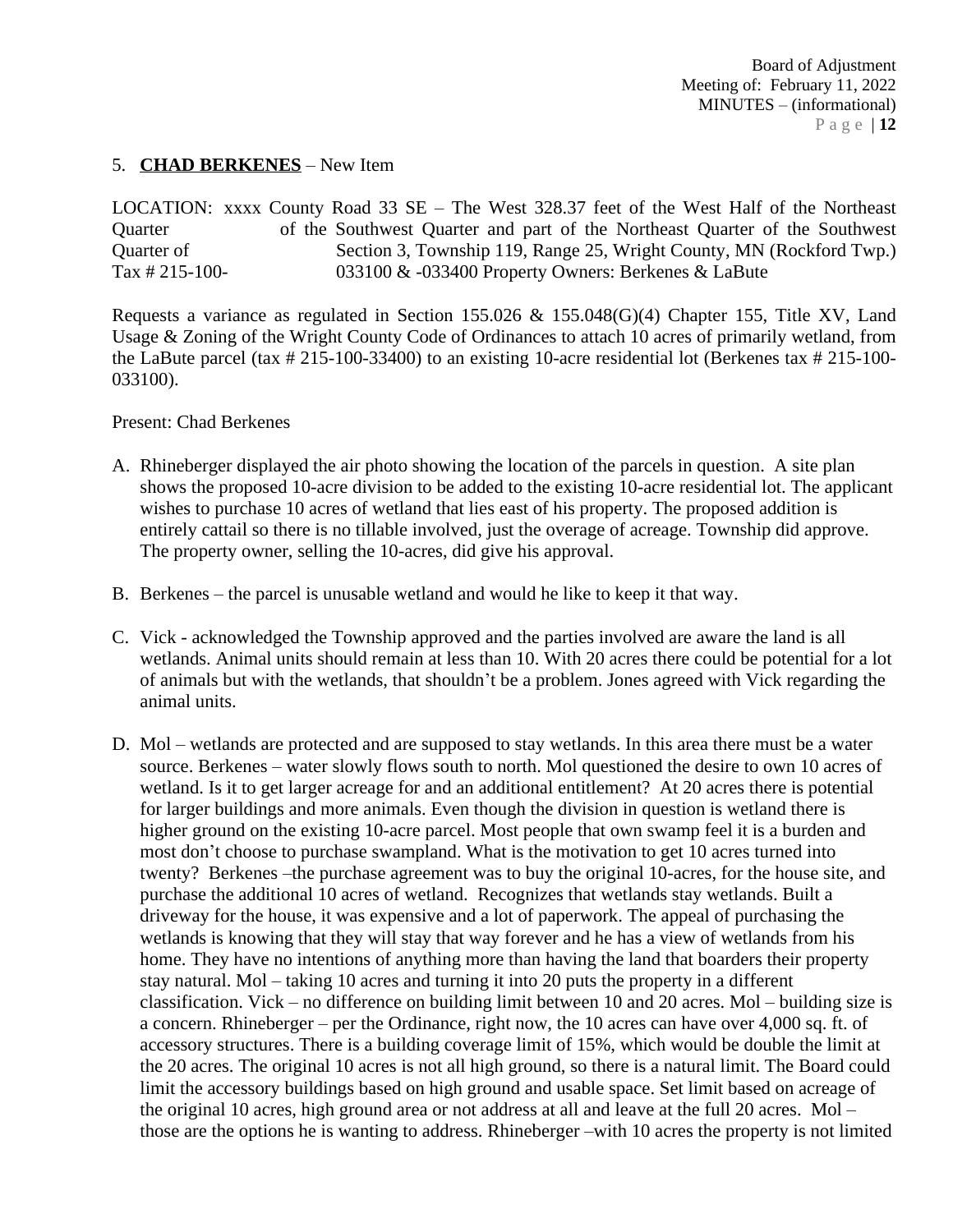to 4,000 sq. ft. In most cases so much unusable acreage isn't present. If not conditioned there is potential that 3 acres of the 6 acres that are high ground could be used up with accessory buildings.

- E. Neumann no problem with the purchase. Setting a limit on the size of accessory structures and animal units is acceptable with the limited high ground.
- F. Aarestad agree there should be a limit on building structures with the amount of wetland not conducive to large buildings.
- G. Rhineberger before there is a motion, discussion should be had on the type of limitation. Mol asked for a calculation of 10,000 sq. ft. building limit. With 10 animal units a person would still have room for an animal building as well as a standard storage building for toys and cars. Even at 10 acres he is allowed over the  $4,000$  sq. ft. Rhineberger  $-15%$  building coverage of 10 acres would be roughly 46,000 sq. ft. of buildings. Many times, with lakeshore, the Board does set a percentage limit condition. Mol – 15% at the 6 or 7 acres seems fair. Rhineberger – the current homesite has about 6 acres above wetland, which would be a limit of about 36,000 sq. ft. of roofed surfaces. Berkenes questioned if this limit is all buildings or just the accessory buildings. Rhineberger – all roof structures. Applying a limit based on what is dry and usable makes sense. Berkenes – intention is to have one house and one accessory building. Mol – staying within 15% on what is above high ground is easier for staff to manage.
- H. Motion made by Vick to approve a variance as regulated in Section 155.026 & 155.048(G)(4) Chapter 155, Title XV, Land Usage & Zoning of the Wright County Code of Ordinances to attach 10 acres of primarily wetland, from the LaBute parcel (tax # 215-100-33400) to an existing 10-acre residential lot (Berkenes tax # 215-100-033100). Subject to the following conditions: 1) building limited to 15% of 6 acres; in-line with the amount of usable property; and 2) Restricted to less than 10 animal units. Seconded by Mol.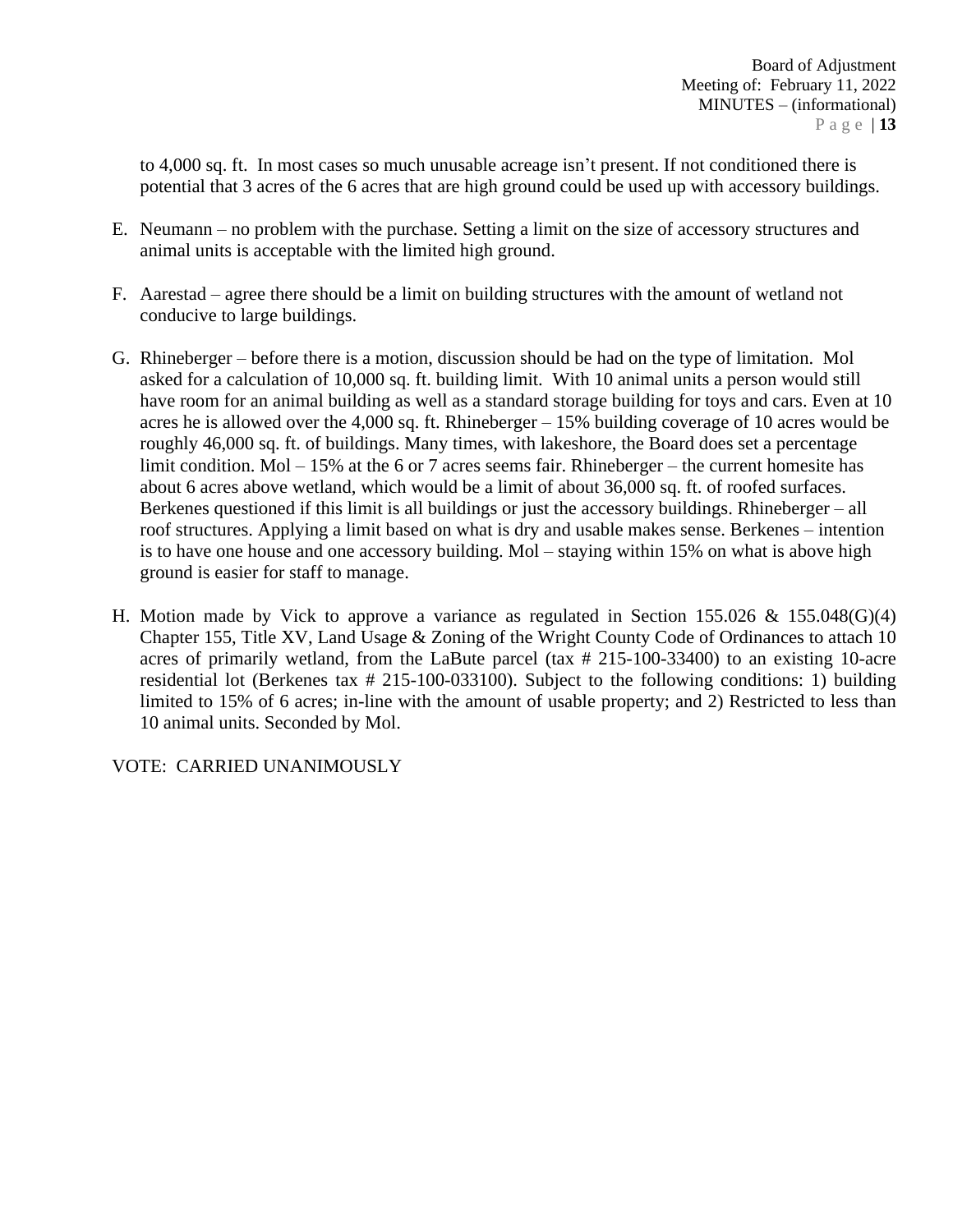#### 6. **KOLAN HANCE** – New Item

LOCATION: 11918 25TH Street NW – Part of the SW 1/4 of NW 1/4 Section 19, Township 120, Range 27, Wright County, MN (Albion Twp.) Tax # 201-000-192301, -192303, -191201 Property Owner: Rebecca A. Hance and Kole Hance, KAPSEG Inc.

Requests variance according to Section 155.026(E)02,155.048(G), Chapter 155, Title XV, Land Usage & Zoning of the Wright County Code of Ordinances to allow division of approximately 1.32 acres of prime tillable (Tax #201-000-191201) and 1.38 acres of prime tillable (Tax #201-000-192303) for a total of 2.7 acres to be combined with the applicant's 2.74-acre homesite (Tax #201-000-192301).

Present: Kolan & Becky Hance

- A. Rhineberger reviewed the site plan with proposed property lines. The property is a 2.74-acre homestead in Albion Township, surrounded by 85 acres of tillable land. The request is to add approximately 3.14 acres of property to the 2.74 acres that currently exists. Total tillable farmland would exceed the 2.5-acre limitation. Spent considerable time working with the applicant on mapping out what would work for the farmer and trying to stay under the allowed 2.5 acres. Keeping lines straight and the best option for the famer and equipment came in at anywhere from 2.51 – 2.6 acres. Although acreage is just over the allowed limit, the approval could not be done administratively. The Township did approve. The owner of the 85 acres, Tom Segner with Kapseg Inc., did state it is difficult to turn equipment around in the areas that would be going to the applicant.
- B. K. Hance have been asking for a while now to purchase property. Besides having trouble turning around there is also access issues. The areas in question stay pretty wet. Segner doesn't have legal access from the end of the township road on the east side. The west side has access that stays wet, recently Segner added another access off Mitchell Ave. He would like to add hay to the fields.
- C. John Uecker Albion Township Chairman. The approval came through with only 2 votes, Bob Neumann abstained. The discussion was difficult and if he had a chance to vote over, he would vote against the request. Cannot see the reason to allow this division. The 2.7 acres is the existing lot now with the house. What is the reason to add the prime tillable land? The only reason given was Segner doesn't want to turn around in the corners. Comment was made by the applicant that they would add hay to the area, why is it okay to turn around for one person but not another. Also, told that this could have been done administratively kept at the 2.5 tillable acres. Questioned how this works on an existing farmstead. Rhineberger – on an entitlement division, new or existing, 10 acres with no more than 2.5 prime tillable. Uecker – the Township road, that abuts these properties, is a concern with no legal turn around. The road goes 640 ft and then ends at the Benson farm site. Township equipment backs into the Segner field to turn around. The road cannot be vacated because it would land lock the Benson farmstead. The Township used to go onto the farm site and turn around but now there is a tremendous amount of old equipment, and the Township will no longer turn around there. Segner has been running this land for over 30 years and now, suddenly, his equipment can't turn around on the property. Would like to go back to the drawing board and discuss the option of the Township obtaining an area to turn around. Questioned the applicant if there is a business run on site. K. Hance stated there is no business on site. Uecker asked the applicant if the reason of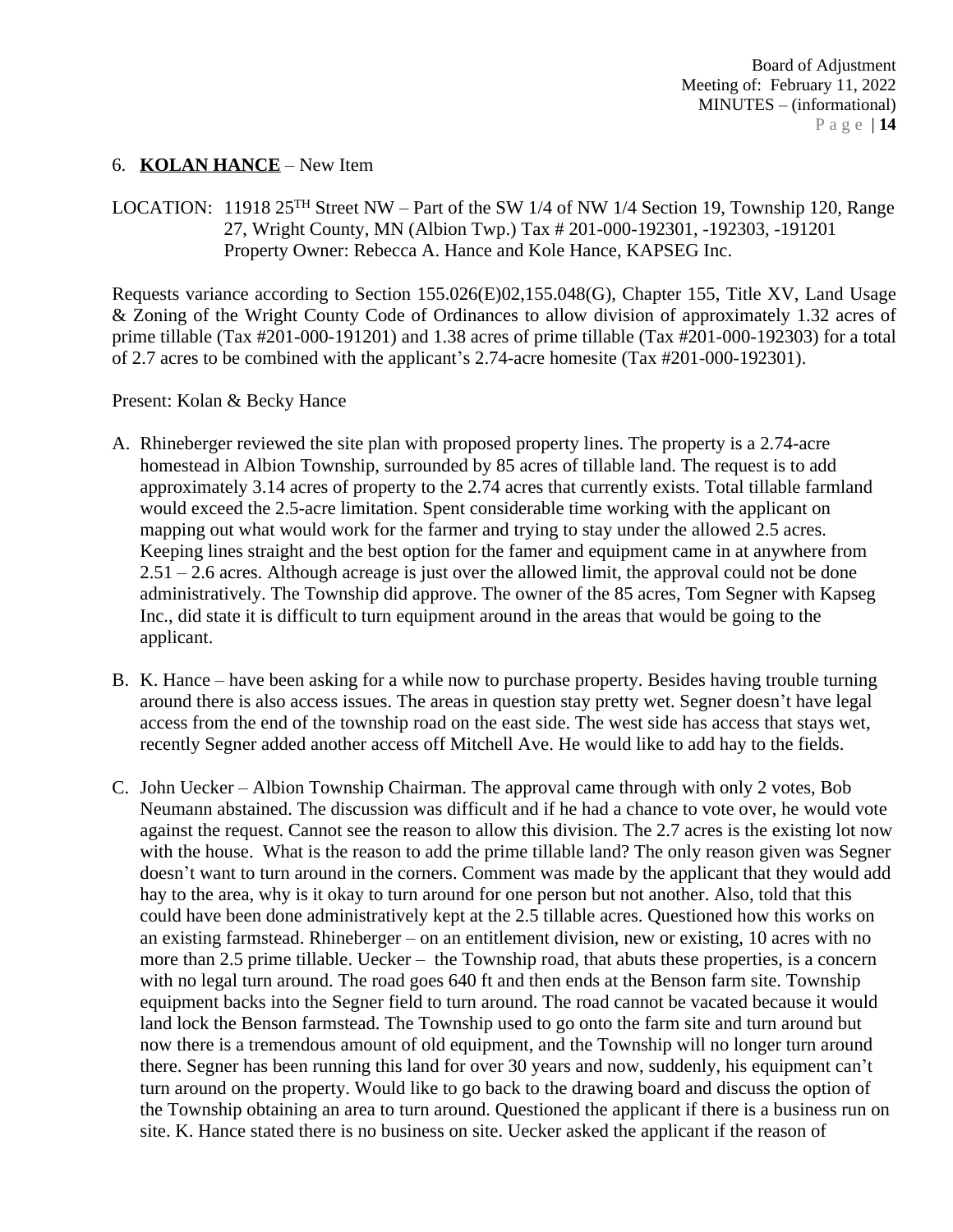purchasing more land is about building a larger building or shop. K. Hance – purpose is not to build a larger building. The turnaround access is something that can be discussed with the Township. Not sure what can be done, but is willing to discuss and hopefully find a resolution. The conversation might need to include the Bensons.

- D. Jones wasn't aware that the Township had a problem with the road. Would agree maybe they need to pause and allow the Township to get some clarification on the turnaround or see if there are some options that could alleviate the problem. Asked if the Township maintains the road. K. Hance confirmed the road is plowed by the Township and they turn around in a field or what could be considered a minimal approach. Uecker – when the Bensons property was an operating dairy farm, drivers would turn around up in the farm lot area. Because of the amount of equipment on the lot they no longer go onto the property. Jones questioned how the Township can maintain a road but not have an official turn around. Might be a good idea to go look at the location and obtain a turnaround. Kryzer – the road access and the Township wanting a turnaround is not relevant to the discission or decision related to the applicant wanting to exceed the 2.5 tillable acre requirement. This road issue is not part of the discussion before the Board. Township and property owners should get together and discuss.
- E. Mol agrees with what was said by council. The Board is here to look at that tillable acreage over the allowed 2.5 acres. The road and turnaround concerns do not directly relate to this request. Feels that if the hearing is continued it would be holding the applicant hostage regarding an item that is not relevant to the request. The applicant has lived at this location for years and is aware of how the Township maintains and turns around. In the end the plowing of the road benefits applicant and it is in their best interest to come to an understanding and find a solution. Recommend discussion with the Township but not part of this process. Concerned with animal units, with roughly 5 acres, which would be a limit of  $\frac{1}{2}$  animal unit per acre, with a max of 3. This would be reasonable to what has been done with past requests. Rhineberger – the parcel size will set that as the limit, the Board can add a condition or not. Mol – the Ordinance will prevent a large amount of roof coverage, so nothing too big can be built. In the past the Board has approved similar circumstances and feels this is a request he could go along with.
- F. Neumann leaning towards continuing decision, allow Albion Township to discuss the turnaround with involved property owners. During the process the Township could potentially purchase some area of land for a dedicated and owned turn around. Currently the owners are okay with the way Township equipment has turned around but, in the future, it might not be a situation a new owner is comfortable with. Wondering if a decision from the Board would put the Township in a bad spot.
- G. Vick questioned if the east side has buildings or machines that are owned by the neighbor and crossing the property line. K. Hance acknowledged it is a mess with machines and animals. Right now, the Bensons have equipment parked across the line and it is a point of contention with Segner. Snow is pushed over the line and equipment sit on or over the line, which makes the land difficult to farm. Vick – is there a rush to get the land purchased? K. Hance – regarding the neighbors, they are fine with what is happening and would rather not address the issue at this time. Segner did indicate he would like to know what is happening by early spring. The purchase would dictate who plants.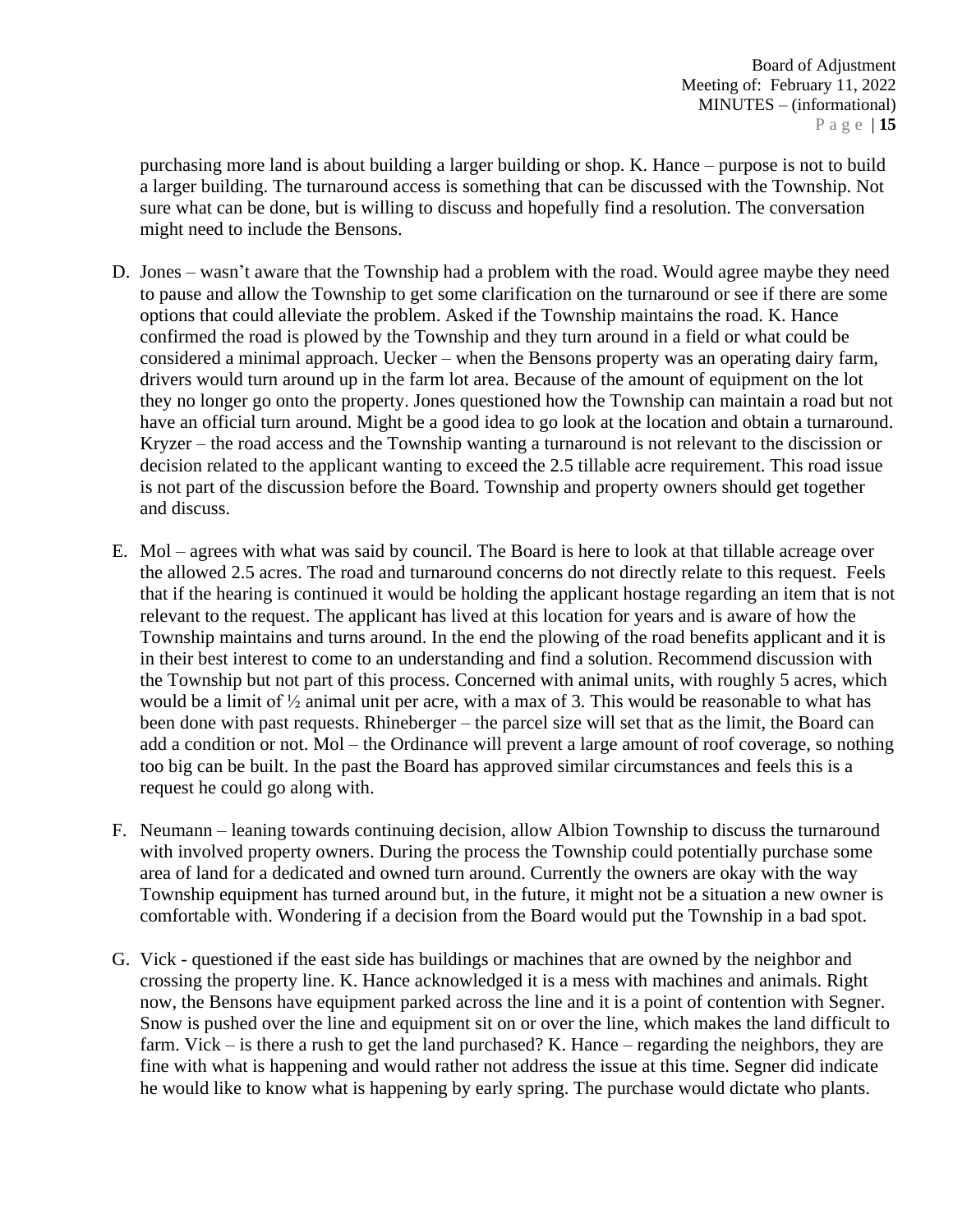Board of Adjustment Meeting of: February 11, 2022 MINUTES – (informational) P a g e | **16**

- H. Mol concerned about continuing because of the road issue when the request is not related to the road or turnaround. With the change in ownership, maybe now is the time for the Township to address the issue. K. Hance – agrees a discussion can be had regarding an official turn around. Mol – no matter what happens with the Board this discussion would be between the Township and applicant or other property owners. Rhineberger – the Board needs to determine if the justification for additional land is related to the status of the Township road. The road condition existed before the request and is not created by the request. The turnaround situation won't change based on the Boards decision. Vick – sounds like originally the Township approved but now with additional information this is a request they might not be okay with. Maybe continuing the discussion to allow the neighbors and Township to discuss is the direction the Board should go. Rhineberger – when the Township submits approval, and a Board member comes before the Board disagreeing with what was approved, puts the Board and staff in a difficult situation. Mol – this is a lot line adjustment over the 2.5 acres of prime tillable. The applicant could have lowered the acreage and the request would have been processed without the input from Township or the Board. This request doesn't pertain to the road or turnaround. Understands where the Township is coming from and the concern but related to this request, it is not up to this Board to consider what is happening with the road. Vick – okay with the request but concern is if this is the time to remedy the turnaround issue before the property changes hands.
- I. Aarestad this is a lot line issue and a modest one. If the applicant withdrew the request and adjusted the line, just a little, there wouldn't be this discussion. If anything, this request opened the door for a conversation to be had with the Township and property owners. Does not feel that holding up the request for another month is necessary when the road issue is not directly related to this request.
- J. Mol made motion to approve a variance according to Section 155.026(E)02,155.048(G), Chapter 155, Title XV, Land Usage & Zoning of the Wright County Code of Ordinances to allow division of approximately 1.32 acres of prime tillable (Tax #201-000-191201) and 1.38 acres of prime tillable (Tax #201-000-192303) for a total of 2.7 acres to be combined with the applicant's 2.74-acre homesite (Tax #201-000-192301). Subject to the following conditions: 1) the property is restricted to 3 animal units; and 2) Subject to survey and combination of parcels with an Administrative Order or tax parcel combine form, completed by December 31, 2022. Seconded by Jones.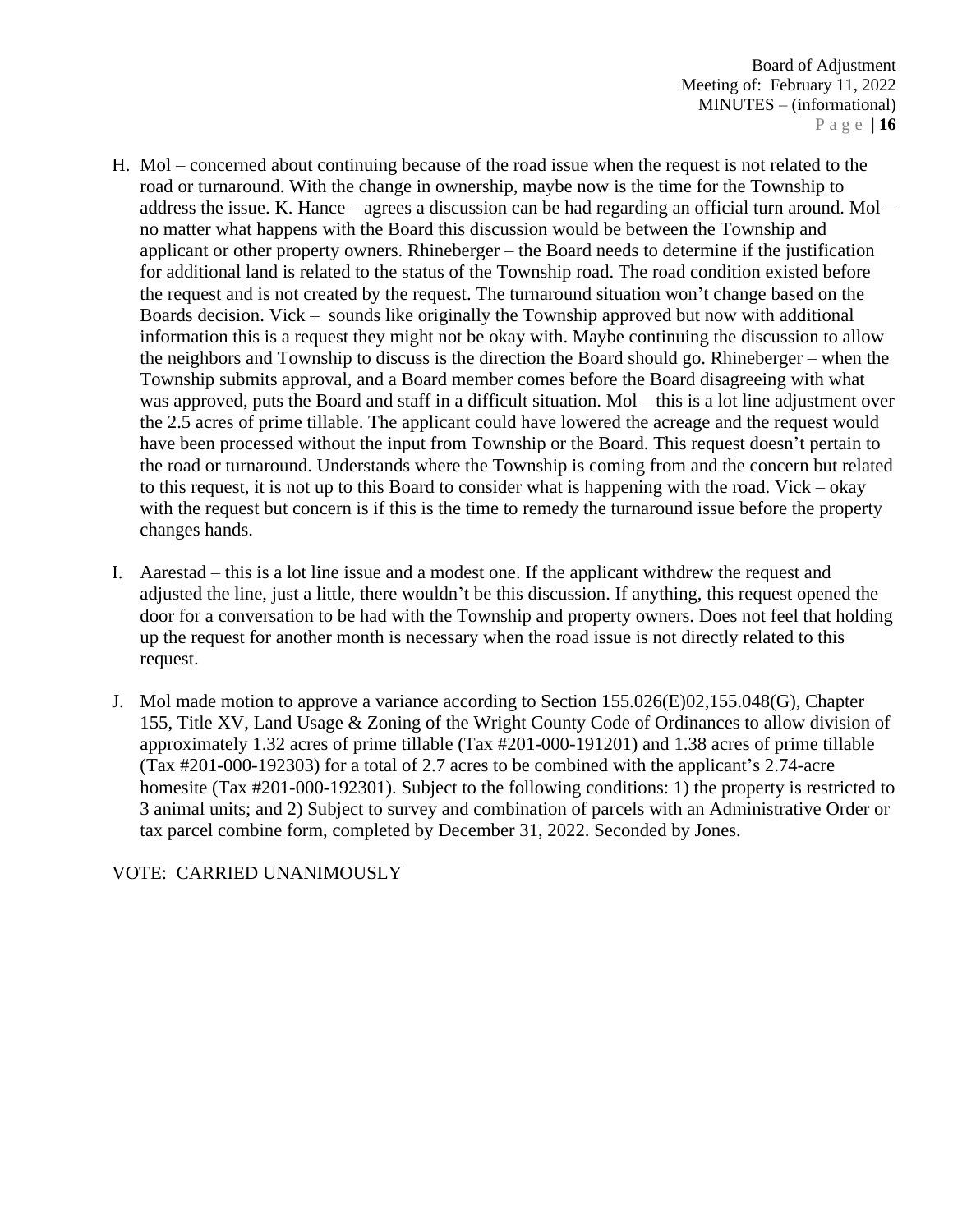Board of Adjustment Meeting of: February 11, 2022 MINUTES – (informational) P a g e | **17**

### 7. **ROBB R. KIRKPATRICK** – New Item

LOCATION: 5166 20<sup>th</sup> Street NE – part of the S  $\frac{1}{2}$  of the SW  $\frac{1}{4}$ , Section 24, Township 120, Range 25, Wright County, Minnesota. (Buffalo Twp.) Tax #202-000-243302 & -243301 Property Owner: Kirkpatrick, Schleif & Schmidt

Requests a variance, originally granted 12/07/2018, which expired, of Section 155.026, 155.049(F)(2) & 155.049(G) Chapter 155, Title XV, Land Usage & Zoning of the Wright County Code of Ordinances to add approximately 23 acres of the Schmidt/Schleif property (Tax # 202-000-243302) to the applicant's four-acre home site (Tax # 202-000-243301). Also, allow an "after-the fact" variance for an 18' x 34' lean-to on an AG building, 101 ft. to centerline of County Road 35. Variance to further exceed 3,200 sq. ft. accessory structure limit may also be needed, depending on whether the proposed lot size variance is granted.

### Present: Robb Kirkpatrick

- A. Rhineberger displayed the site plan. In 2018 the Board granted a variance for an after-the-fact leanto added onto a barn of a fairly small lot. The variances were needed for the highway setback, as well as the size buildings. A way to remedy the situation was for the property owner to purchase additional land. The 2018 approval was subject to a tax parcel combine form or file an Administrative Order with the County. Variances expire after 3 years, which is what happened in this case. The applicant recently purchased the property under a contract for deed. A contract for deed does not allow the parcels to be combined and also does not allow for the Administrative Order to be filed. The fee title owner must be exactly the same for either of these to be completed. With a contract for deed, the fee owner is still the original property owner until the contract for deed is satisfied. With the tax parcels not being combined, the order of the Board has not been satisfied, which also invalidates the setback variance and overage on accessories. The Township did not respond.
- B. Kirkpatrick stated that he did go to the Township, and they were in favor. Board member Don Schmitt had said he was going to make a call to the County. Is the Board looking at a full new variance? Rhineberger – the notice is for a full new variance. The variance granted in 2018 expired. Technically the property is in violation of accessory building overage. The property combination did not occur, Staff can therefore only look at the parcel with the accessory structures as 4 acers. In technical terms the existing lean-to is in violation of the Ordinance because the variance was never satisfied. The building overage was allowed with the condition that the additional acreage was going to be purchased and combined with the 4 acres. Kirkpatrick – the application he submitted was for an amendment because the variance was already approved. Rhineberger – the variance was approved with a condition that was not satisfied and cannot be done because of how the ownership was completed. It is actually more of an extension of a variance, but really it would be a re-application of the same variance. Kirkpatrick – the process of making the purchase was a long and laborious process. Kryzer questioned when the contract for deed will be satisfied. Kirkpatrick – 3 months into a 7-year contract. Kryzer stated that 7 years is a long time to extend a variance. Kirkpatrick – is there a reason there can't be 2 separate parcel ID's? Kryzer – they are under different ownership. If under same ownership they could be combined. Kirkpatrick – if he wasn't looking for a building variance but simply purchased the additional 22 acres. Rhineberger – in this case to split the 22 acres would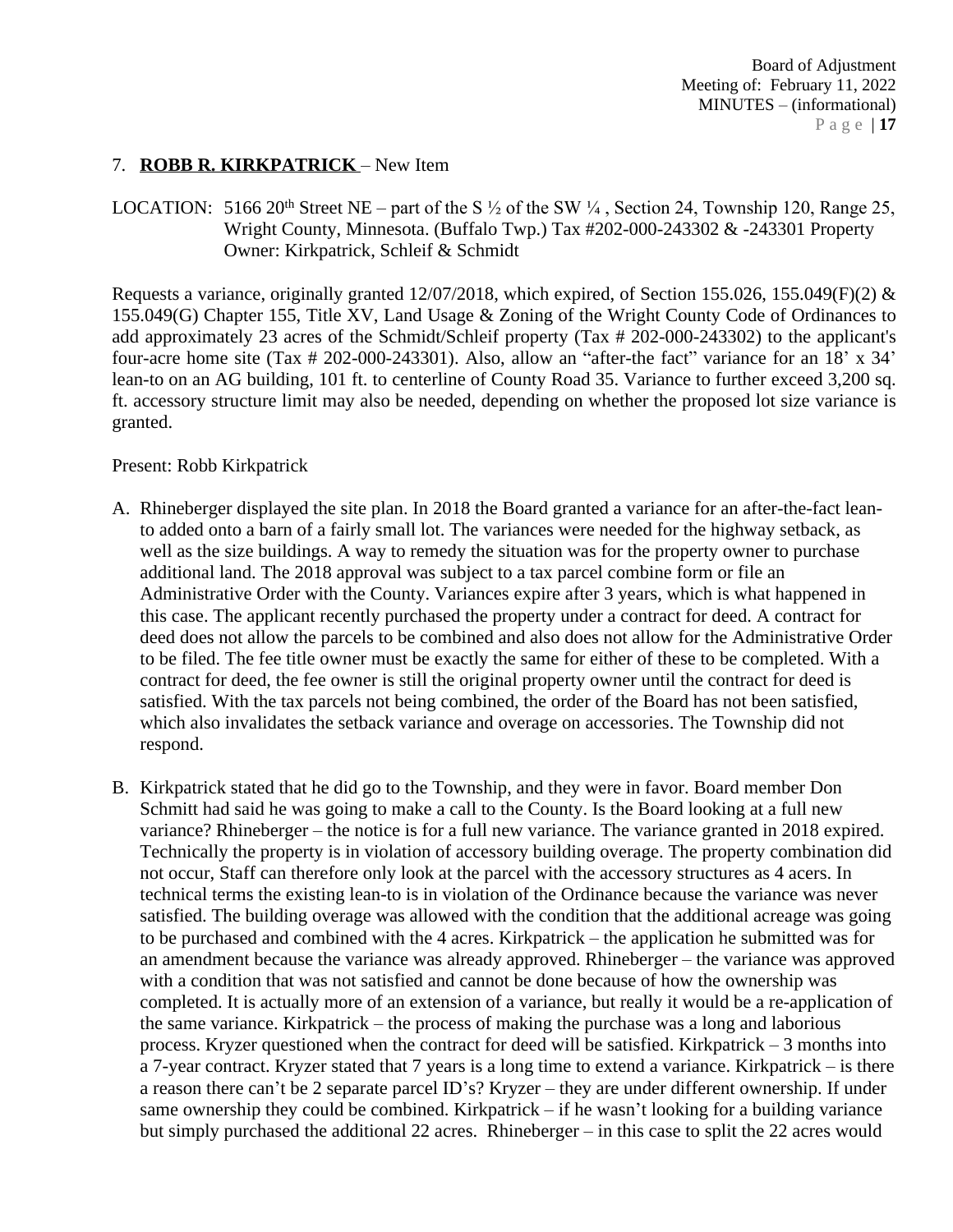have had to come to the Board. The Boards reception to making a 22-acre division as a restricted parcel is not common practice. Generally, the Board does not like to see restricted parcels sitting separate from the neighboring residential parcel. In this case the Board would have also had to approve the building overage, or the lean-to would need to be removed. Kirkpatrick - part of the earlier discussion was the 4-acre split 27 years ago shouldn't have happened because the roof coverage was already exceeding the limit for 4 acres. Rhineberger – exceptions are given to farmsteads regarding accessory rules. It was adding the additional building onto what was already over the limit. Any new structures would require a variance. Dairy farms have 10,000 sq. ft. of out buildings and it is impossible to draw lot lines between the buildings to divide off the house. In these cases, the farmstead is divided off with rules related to the accessory buildings. No new or expansion is allowed until the accessory buildings are brought into compliance. Kirkpatrick – a division is allowed even if the buildings are over the allowed limit. Rhineberger – yes, the division is allowed with specific conditions placed on orders which stated no new buildings or expansions are allowed until the buildings come into compliance and meet the allowed accessory limit.

- C. Kryzer a 7-year contract is a long time for the Board to allow the property to come into compliance. Questioned if the applicant is planning to finance soon or go the full 7 years. Kirkpatrick – going with the 7 years gives seller a tax break. Kryzer – there is an ability to satisfy the contract tomorrow. Kirkpatrick - satisfying before the 7 years would go against the agreement made with the seller. Kryzer – at this point in time the Board can see the possibility that the contract for deed could be satisfied within 3 years. Suggests coming to the Board before the 3-year expiration, not after the variance expires. Does not see any bad faith on the part of the applicant.
- D. Rhineberger when dealing with multiple parcels, contract for deeds can be difficult. A contract for deed is not a situation staff likes to see when it comes to 2 parcels required to be owned in common or should be combined. Situations come up where one parcel is owned under a mortgage and the other is purchased through a contract for deed. What can happen is the mortgage is foreclosed, leaving the contract for deed parcel off on its own. There isn't the ability to require that land purchased under contract get rolled back into where it came from so it just sits there on its own. There are situations in the County where a parcel was to stay owned with a homesite that is now land locked or not buildable and there is nothing that legally can be done to address the situation.
- E. Mol remembers the request from 3 years ago and had concerns at that time but voted for approval. Willing to renew with the 3 years expiration date. The applicant can either satisfy the contract for deed before the 3 years is up or come back before the Board requesting another extension. Giving 7 years is a long time when things can change at any time. Rhineberger – giving a 7-year deadline would not put the Board in a good position. Mol – willing to renew with the same motion that was granted 3 years ago. If needed the applicant can come back before the 3 years are up.
- F. Neumann stated he does agree with the comments made by Board member Mol. Comfortable granting the request with a 3-year expiration. Maybe in 2 1/2 years the applicant can approach the seller about satisfying the contract.
- G. Vick agrees with the 3 years limit and requirement to come back to the Board if additional time is needed. Jones – agrees with the 3 years as well.